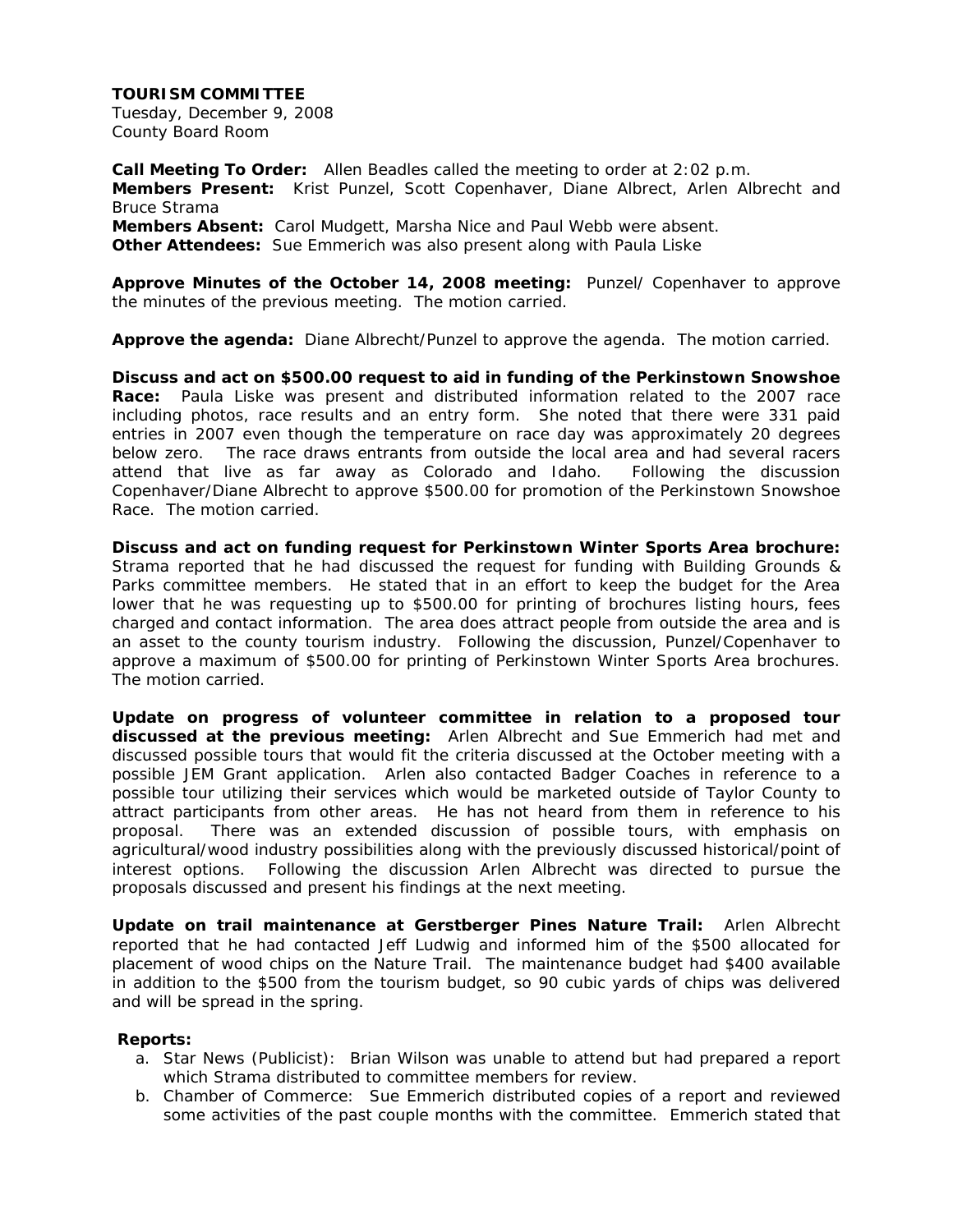snowmobile registrations have increased dramatically with the seasonal temperatures and snow.

**Discuss other promotional items:** There were no other items discussed.

**Approve the invoices:** The invoices which included Chamber of Commerce invoices for October and November of \$7.55 for office supplies, \$42.40 for postage and TDS tourism sign expense of \$76.58 for a grand total of \$126.53. Diane Albrecht/Punzel, to approve payment of the invoices. The motion carried.

**Public Input:** There was no public input.

**Next Committee Meeting:** The next meeting of the Taylor County Tourism Committee will be Tuesday, February 10, 2009 at 2:00 p.m.

**Adjournment:** With no further business, Diane Albrecht/Punzel to adjourn the meeting at 3:20 p.m. The motion carried.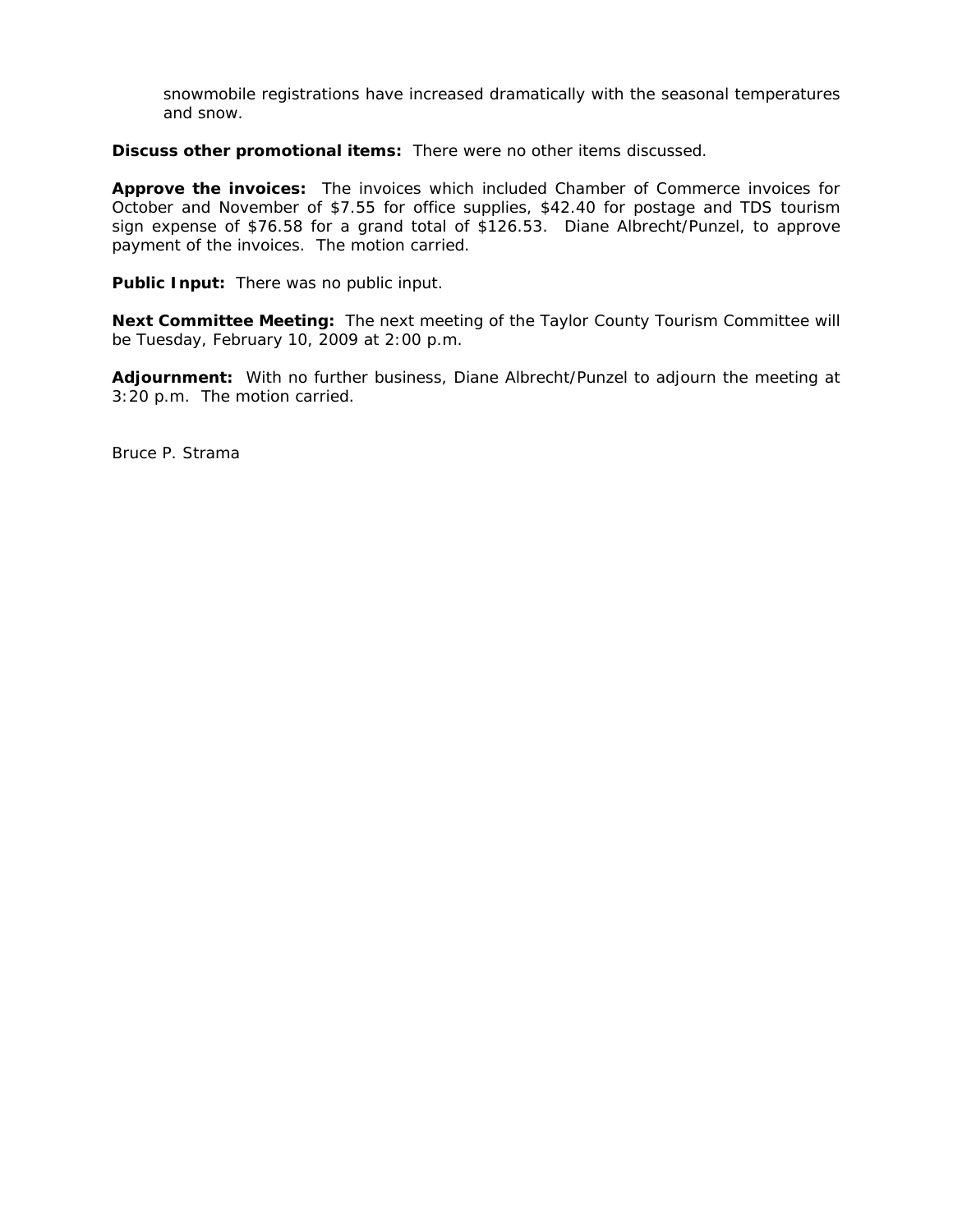Tuesday, October 14, 2008 County Board Room

**Call Meeting To Order:** Diane Albrecht called the meeting to order at 2:03 p.m. **Members Present:** Allen Beadles, Krist Punzel, Carol Mudgett, Arlen Albrecht and Bruce Strama **Members Absent:** Scott Copenhaver, Marsha Nice and Paul Webb were absent. **Other Attendees:** Brian Wilson and Sue Emmerich were also present **Approve Minutes of the August 12, 2008 meeting:** Punzel/ Beadles to approve the minutes of the previous meeting. The motion carried.

**Approve the agenda:** Beadles/Punzel to approve the agenda. The motion carried.

**Review information update related to proposed tour targeting non-residents as discussed at the prior meeting:** Sue Emmerich reported that she had gathered information related to application and approval of a GEM Grant by Taylor County. Application can be made at four preset dates during each year. Emmerich suggested the application be made by March  $1<sup>st</sup>$  if possible. She did nod that if it takes longer to apply, and the application is not ready by March, that the additional time spent preparing the application correctly is time well spent. Emmerich also suggested having several members of the committee aid with the application. Committee members Arlen Albrecht and Diane Albrecht volunteered to assist with the application along with Brian Wilson. There was discussion concerning how the application can be made with one option being a combined effort by several communities within the county. The maximum amount requested in the combined effort is \$10,000 per community and a maximum of \$40,000. The group will report on their findings and recommendations at a future Tourism meeting.

**Discuss and act on funding for an ad in SNO-TOURING magazine:** Strama reported that he had been contacted by Paul Webb concerning placement of a 1/4 page colored ad in the magazine as in the past for \$800.00. Webb could not be present so Emmerich offered to call Webb and use the speaker phone in order to communicate with Webb. The speaker phone in the county board room would not function correctly, so Strama spoke with Webb, relaying the message that Webb was in favor of purchasing the  $\frac{1}{4}$  page ad for \$800.00. Following discussion, Punzel/Beadles motioned to place the ad, identical to the ad placed in SNO-TOURING magazine in 2007 at an expense of \$800.00. The motion carried, with Carol Mudgett voting no, and the other three committee members voting to continue with the ad.

## **Reports:**

- a. Star News (Publicist): Brian Wilson gave a verbal report touching on the Camper of the Week series, the Fishing Report and several other items. He also reported that there are ample Fall/Winter Recreation Guides remaining for anyone interested in circulating the Guide. There was discussion concerning the Guide at additional sites, such as hospitals in order to increase circulation. Carol Mudgett also suggested placing an annual events list in the Guide, so not only seasonal, but year-round events are promoted. Brian Wilson will look into including a year-round calendar of events in future Recreational Guides.
- b. Chamber of Commerce: Sue Emmerich distributed copies of a report and reviewed some activities of the past couple months with the committee. Emmerich stated use of the reader-board sign is increasing. She also noted that Chamber staff is doing some of the weekend labor for Taylor County Tourism at the rate of \$8.00 per hour when the part time help is not available. She distributed a copy of the invoice for payment of the labor along with the listing of workers and hours for review by committee members.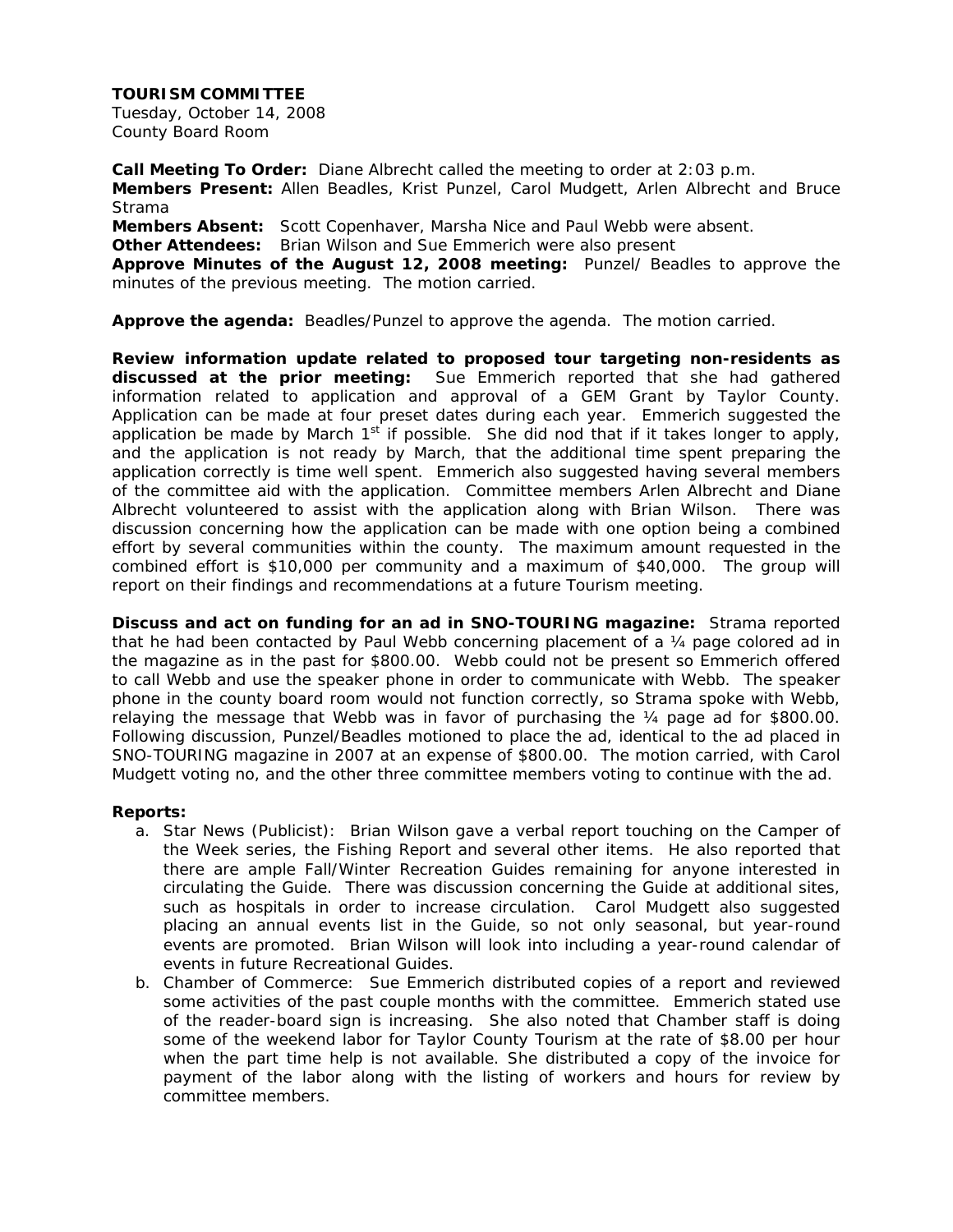**Review of Taylor County Tourism Industry Report by Arlen Albrecht:** Arlen reviewed the Taylor County Profile, stating that Taylor County has moved up from  $69^{th}$  to  $67^{th}$  of Wisconsin Counties in tourism related revenues. The state estimates tourism related revenues to be \$25,000,000 in the county with 312 jobs related to tourism. According to the report, summer is the busiest season for tourism, with fall second most busy in the county.

**Discuss other promotional items:** Sue Emmerich reported that the Chamber of Commerce is planning a Women's Weekend event the first weekend in February. She stated that they will hold sessions on yoga, knitting, staging, cooking along with other interests held mainly by women. There has also been consideration of a water aerobics session, with the possibility of tours being planned. According to Emmerich funding from the Hotel/Motel tax will be used and she requested an additional \$500 from the Tourism Committee for promotion of the event. Punzel/Beadles to approve issuance of \$500 from Promotional Activities in the tourism budget to the Medford Chamber of Commerce to aid in promoting the event. The motion carried. There was also discussion concerning placement of wood chips on the trails at the Gerstberger Pines Nature Trail. Discussion of funding the placement ensued with the suggestion that \$500 be approved for purchase of chips. The Building & Grounds department will be contacted in relation to spreading of the chips on the trail if time permits them to do so. Punzel/Beadles to approve up to \$500 for purchase of wood chips to be used as trail maintenance at the Gerstberger Pines Nature Trail. The motion carried. Diane Albrecht and Strama will discuss the possible spreading of chips at the next Building \$ Grounds Committee meeting.

**Approve the invoices:** The invoices had been reviewed by committee members during the meeting, Beadles/Punzel motioned to approve payment of the invoices which included Chamber of Commerce invoices for August and September of \$12.15 for office supplies, \$79.82 for postage and TDS tourism sign expense of \$76.58 for a grand total of \$168.55. The motion also included payment of the invoice for labor charges of \$1,424.00. The motion carried.

**Public Input:** There was no public input.

**Next Committee Meeting:** The next meeting of the Taylor County Tourism Committee will be Tuesday, December 9, 2008 at 2:00 p.m.

**Adjournment:** With no further business, Beadles/Mudgett to adjourn the meeting at 3:15 p.m. The motion carried.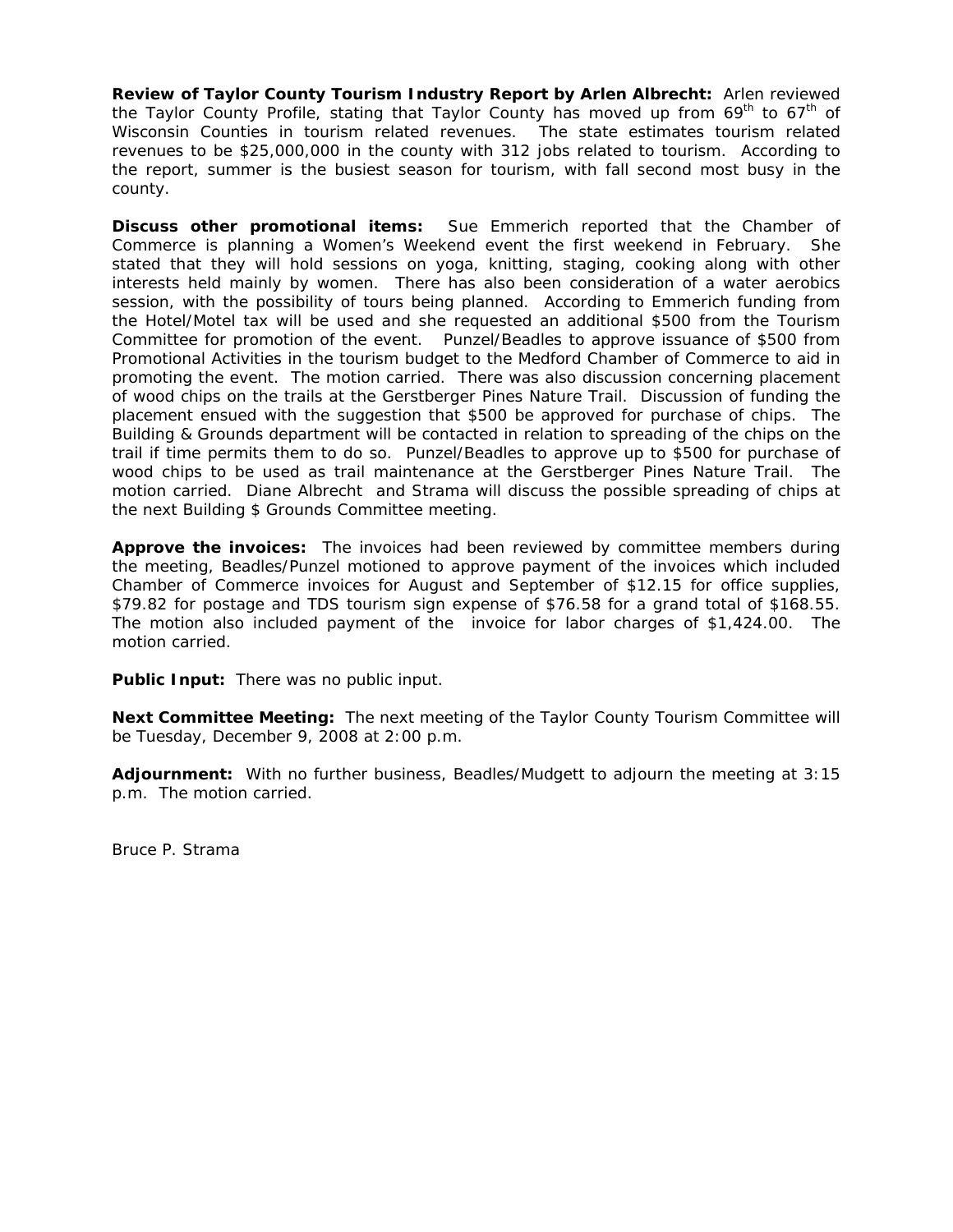Tuesday, August 12, 2008 Community Center (Fairgrounds)

**Call Meeting To Order:** Allen Beadles called the meeting to order at 2:08 p.m. at which time committee members and reader-board donor representatives introduced themselves. Following the introduction everyone present departed and a photograph was taken at the reader-board sign location.

**Members Present:** Allen Beadles Diane Albrecht, Krist Punzel, Carol Mudgett, Scott Copenhaver, Paul Webb, Marsha Nice and Bruce Strama

**Members Absent:** Arlen Albrecht had an excused absence.

**Other Attendees:** Brian Wilson, Sue Emmerich, Rose Marie Lefebvre, Ronald and Jolanta Grzeszkowiak, Joe Gasek, Larry Brandl, Irene Fallon, Jeff Albers, Louise Paul and Larry Salzman

**Approve Minutes of the June 10, 2008 meeting:** Following return from taking the photograph, Punzel/ Albrecht to approve the minutes of the previous meeting. The motion carried.

**Approve the agenda:** Albrecht/Webb to approve the agenda. The motion carried.

**Report on History Tour held in June:** Strama informed committee members that Arlen Albrecht had notified him prior to the meeting that he would be unable to attend. Strama asked that Sue Emmerich report as best she could on the tour. Emmerich stated that she has sent two Chamber employees on the tour and that tour was informative to those individuals and fairly well attended.

## **Reports:**

- a. Star News (Publicist): Brian Wilson had distributed copies of the report prior to the meeting and it was necessary for him to depart following the photograph. The written report was reviewed with some discussion concerning the cost of booths and the need for additional help for cleanup required at the Strawberries and Cream Festival.
- b. Chamber of Commerce: Sue Emmerich had also distributed copies of a report and reviewed activities of the past couple months with the committee. She noted that Chamber staff is doing some of the labor for Taylor County Tourism and their labor will be charged to the tourism budget.

**Discuss other promotional items:** Ronald and Jolanta Grzeszkowiak had returned to the meeting following the photo and at this time delivered a formal request signed by Ronald, Miller Dam Lake Association Vice President, for \$500. The request stated that if the request is approved the Association will use the funding to promote fundraisers, in particular, to expand the advertising of the annual fishing contest to include media outside of the area. Committee members discussed the issue noting that not much advertising will be purchased with the \$500 requested. Grzeszkowiak stated that the Association understands and would use the \$500 in addition to Lake Association funds to allow for increased publicity. Following additional discussion, Nice/Punzel to approve payment of \$500 to the Miller Dam Lake Association to allow the Association to expand its advertising. The motion carried. There was also discussion of past tours along with ideas discussed for future Taylor County tours. Marsha Nice posed the question of who has gone on the past tours, questioning whether the committee should be targeting other groups of people from outside the county instead of county residents. The consensus was that the majority of those taking part in the past several tours including the Color-Tour last fall and History Tour in June have been county residents. Perhaps more emphasis should be placed on attracting non-residents in order to enhance tourism within the county and bring in tourism dollars from outside the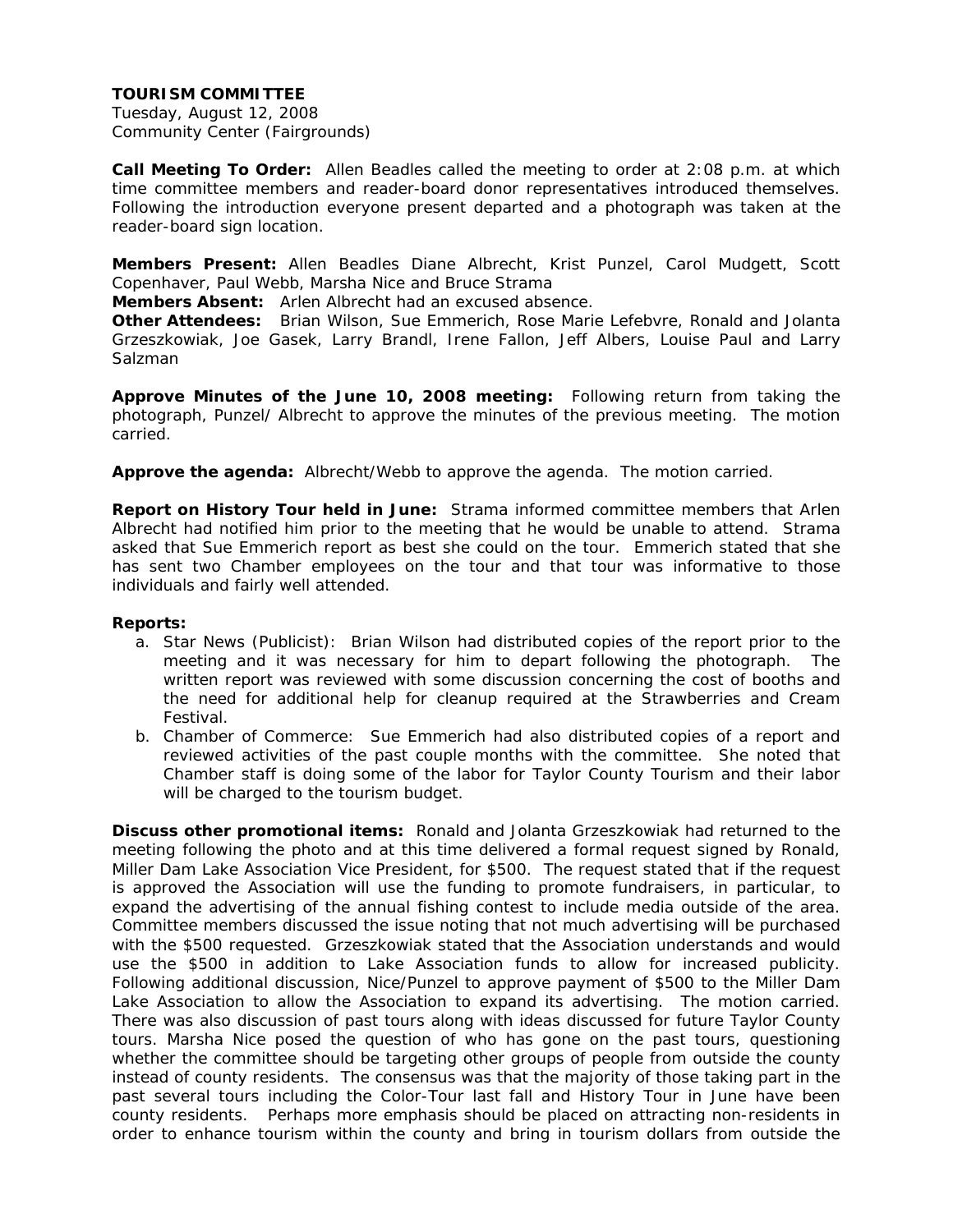county. There was discussion related to targeting other groups, which committee members agreed makes sense. Committee members were concerned, not knowing what expense and planning may be required for the proposed tours. Sue Emmerich stated that she will do some research on how to go about setting up tours for specifically targeted groups and report back. There was also discussion of possibly applying for a GEM Grant to aid in funding for a proposed project, whatever that might be. Emmerich will also research applying for and possibility of obtaining a GEM Grant.

**Approve the invoices:** The invoices had been reviewed by committee members during the meeting, Webb/Nice motioned to approve payment of the invoices which included Chamber of Commerce invoices for June and July of \$22.45 for office supplies, \$22.12 for postage and TDS tourism sign expense of \$76.57 for a grand total of \$121.14. The motion carried.

**Public Input:** There was no public input.

**Review and approve the 2009 tourism Budget:** The expenditure worksheet prepared by the finance department was distributed by Strama. Line items changed by the committee from the previous year were the Telephone/Reader-Board Sign line set at \$500; Postage increased from \$500 in 2008 to \$600 in 09; Office Supplies decreased from \$400 in 08 to \$300 in 09; Promotional Activities reduced from \$4,500 in 08 to \$4,000 in 09; Conference/Meeting Expenses decreased to \$0 in 09, previously \$500; Travel Expenses decreased to \$0 in 09, previously \$150 and Tourism Counsel Grant increased by \$650 from \$17,238 in 08 to \$17,888 in 09. The changes will result in a 0% increase in the portion of the budget controlled by the committee. Webb/Nice to approve the 2009 with the changes listed. The motion carried

**Next Committee Meeting:** The next meeting of the Taylor County Tourism Committee will be Tuesday, October 14, 2008 at 2:00 p.m.

**Adjournment:** With no further business, Albrecht/Nice to adjourn the meeting at 3:26 p.m. The motion carried.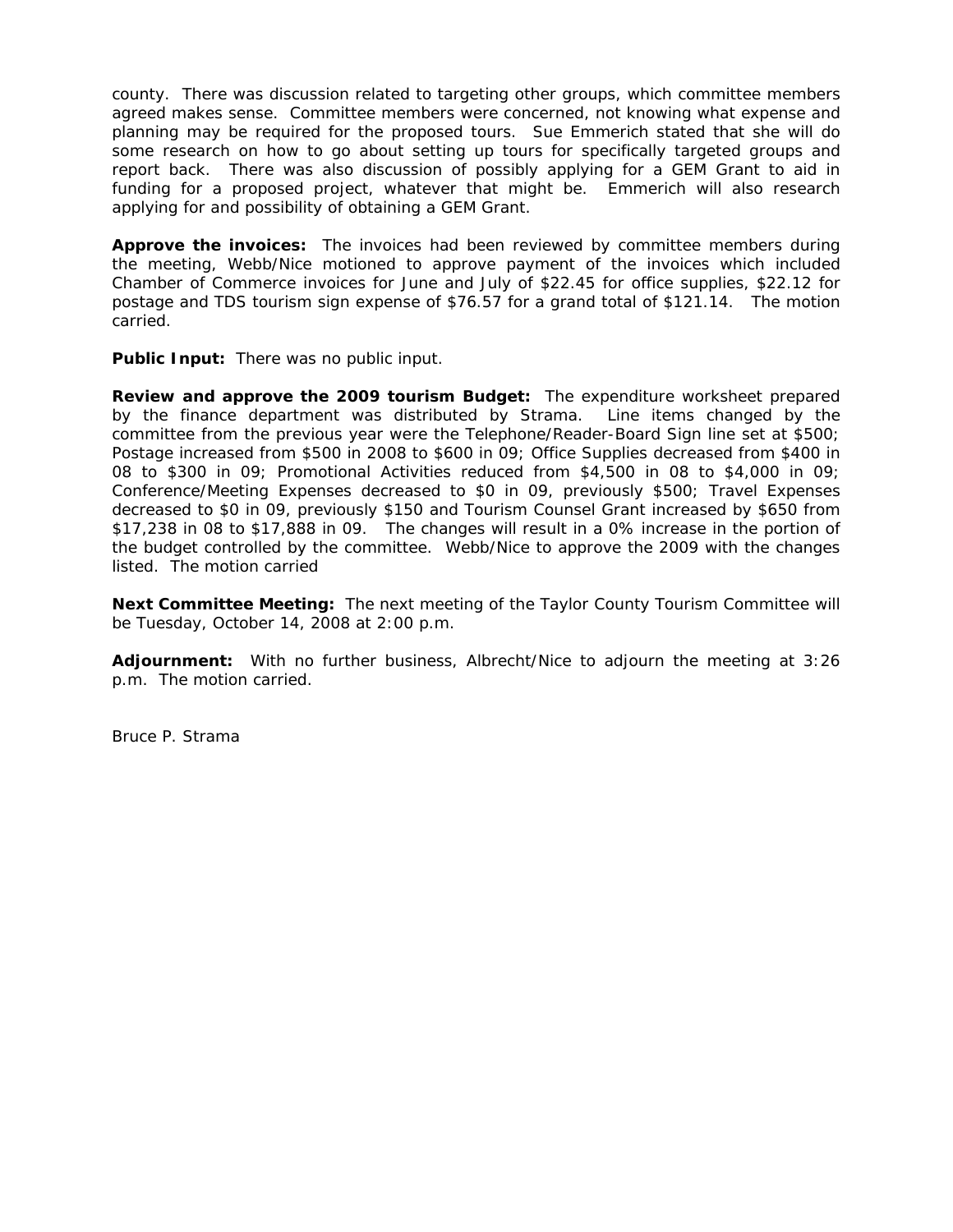Tuesday, June 10, 2008 County Board Room

**Call Meeting To Order:** Diane Albrecht called the meeting to order at 2:00 p.m. at which time members introduced themselves. The introduction allowed Scott Copenhaver, a new County Board and Tourism Committee member to become acquainted with the other committee members.

**Members Present:** Diane Albrecht, Krist Punzel, Carol Mudgett, Scott Copenhaver and Bruce Strama

**Members Absent:** Allen Beadles and Arlen Albrecht had excused absences. Paul Webb and Marsha Nice were also absent.

**Other Attendees:** Brian Wilson and Sue Emmerich

**Approve Minutes of the April 8, 2008 meeting:** Punzel/Diane Albrecht to approve the minutes of the previous meeting. The motion carried.

**Approve the agenda:** Punzel/Mudgett to approve the agenda. The motion carried.

**Review any issues related to the reader board sign and schedule photograph:**  Strama stated that the wiring and work around the base of the sign is complete and that the photograph with the donors can be scheduled at any time. Following discussion it was decided to schedule the photograph to coincide with the August Tourism Committee meeting. Sue Emmerich reported that there were a couple of issues related to requests for information to be included on the reader-board sign, one of which was the homecoming of a service member which is not included in the initial list of items approved for the sign. Emmerich stated that the homecoming was displayed which committee members agreed was appropriate. Other issues were also worked out according to Emmerich.

**Review schedule for History Tour:** Strama had included a copy of the tour schedule as prepared by Arlen Albrecht with the agendas for prior review by committee members. Sue Emmerich reported that at the time of the meeting that only eight or nine people had registered for the tour, also noting that many events this year have not had a large turnout or response. There was a short discussion concerning the tour.

## **Reports:**

- a. Star News (Publicist): Brian Wilson had distributed copies of the report and reviewed the report with the committee members.
- b. Chamber of Commerce: Sue Emmerich had also distributed copies of a report and reviewed activities of the past couple months with the committee.

**Discuss other promotional items:** Strama reported that funds have been budgeted for promoting tourism within Taylor County and that committee members should inform clubs organizations or others interested that this funding is available for events promoting tourism.

**Approve the invoices:** The invoices had been reviewed by committee members during the meeting, Punzel/Copenhaver motioned to approve payment of the invoices which included Chamber of Commerce invoices for April and May of \$19.00 for office supplies, \$117.56 for postage and TDS tourism sign expense of \$75.80 for a grand total of \$212.36. The motion carried.

 **Public Input:** Strama read correspondence received from the Rib Lake Area Nordic Ski Club thanking Taylor County for the annual financial support of their trail system. The annual funding is approved by the Tourism Committee as part of their Budget.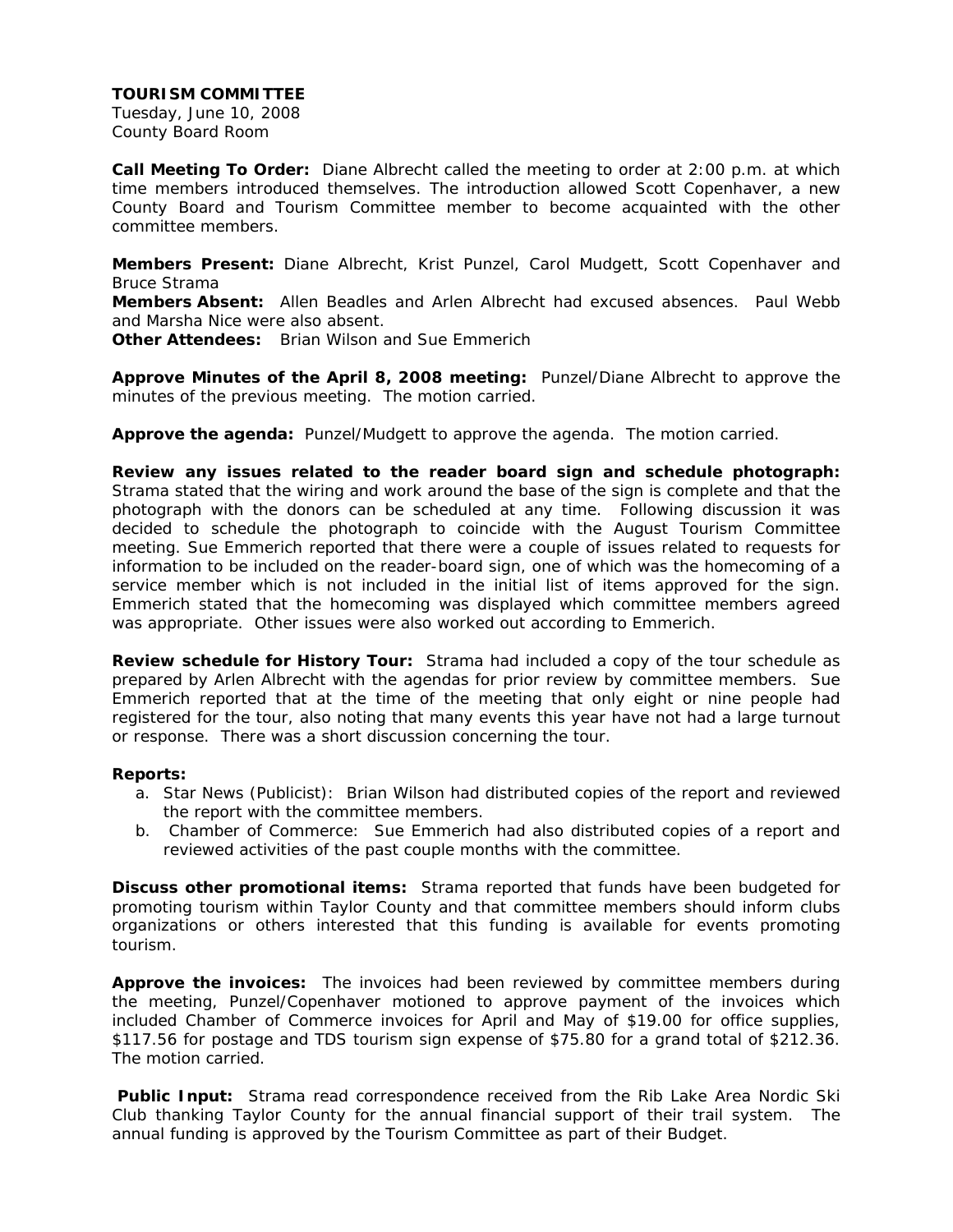**Next Committee Meeting:** The next meeting of the Taylor County Tourism Committee will be Tuesday, August 12, 2008 at 2:00 p.m. Strama will schedule the meeting at the Community Building if possible and plan to have reader-board sign donors present for a photograph along with committee members.

**Adjournment:** With no further business, Punzel/Mudgett to adjourn the meeting at 2:47 p.m. The motion carried.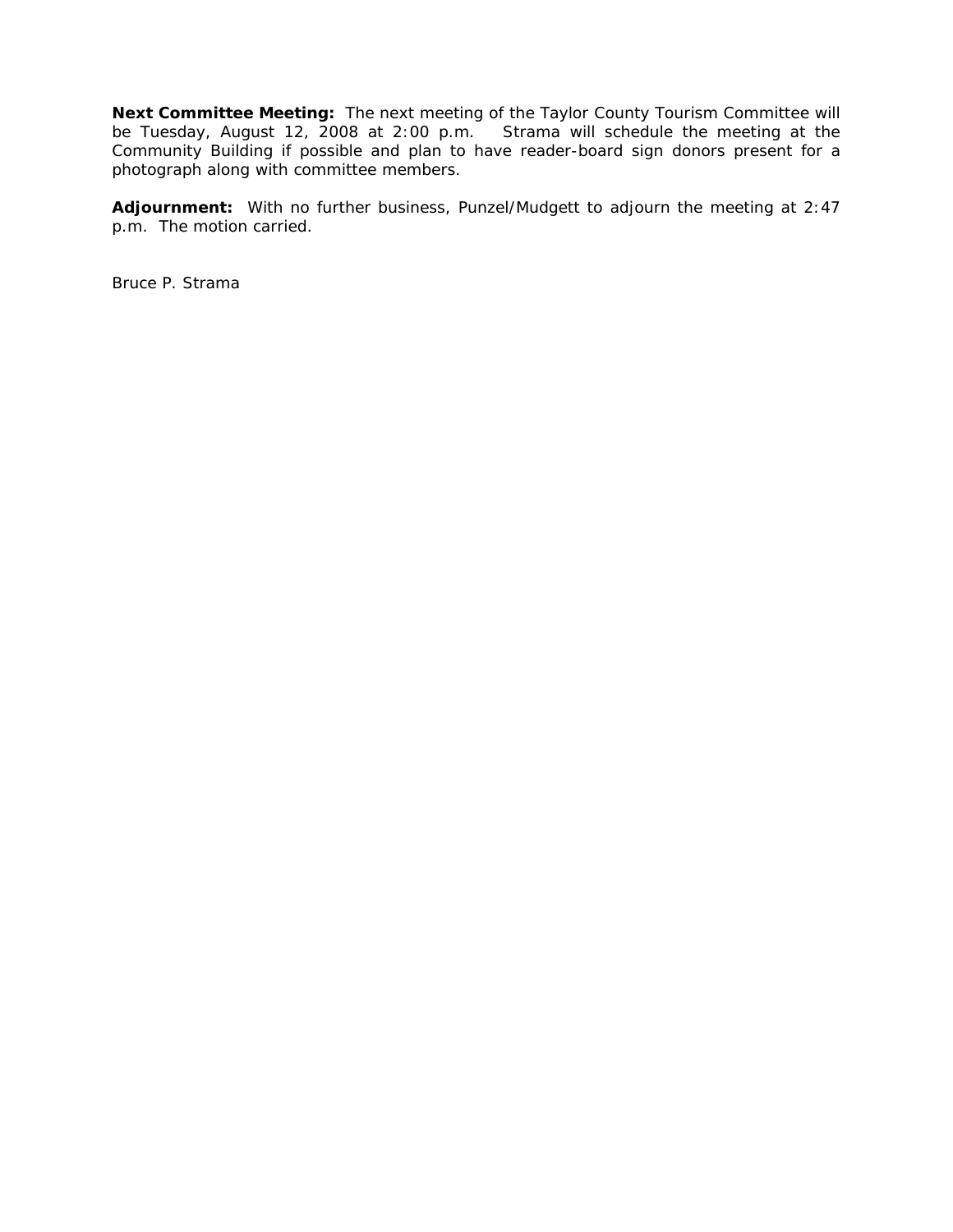Tuesday, April 8, 2008 County Board Room

**Call Meeting To Order:** Allen Beadles at 2:04 p.m.

**Members Present:** Diane Albrecht, Mike Roiger, Krist Punzel, Paul Webb, Marsha Nice, Carol Mudget, Arlen Albrecht and Bruce Strama **Members Absent:** All members present **Other Attendees:** Brian Wilson, Sue Emmerich and Luke Klink (The Star News)

**Approve Minutes of the February 12, 2008 meeting and the agenda:** Roiger/Diane Albrecht to approve the minutes of the previous meeting along with the agenda. The motion carried.

**Reader Board sign update and discussion:** Sue Emmerich reported that this being a rather slow time of the year allows for a less stressful learning curve associated with the reader-board. She said that most of the input related to the sign has been positive but informing people or groups that they must fill out an appropriate form in order to get their message on the sign has been an issue. The requirement to fill out the form helps protect the chamber in case a question of whether or not a request has been received arises. Mention was made of the possibility that signs will start showing up on the other corners of STH-13 but it was noted that city ordinance does not allow signage on the right-of-ways. Arlen Albrecht stated that he would like to see promotion of county parks on the sign at future date. There was discussion of having a photograph taken with representatives from those organizations that have made donations toward construction of the sign. The consensus was that the photo should be scheduled when the grass and leaves are green and cleanup around the sign is complete.

**Approve exhibitor space to be rented at the 2008 Taylor County Youth Fair:** Strama has received a space rental contract from the Fair Board for two spaces @ \$60.00 each for a total of \$120.00. Punzel/Webb to approve payment of \$120.00 for the rental of two booths in the merchants building during the Taylor County Fair at a cost of \$120.00. The fair will run from July 31<sup>st</sup> through August 3<sup>rd</sup>, 2008.

## **Reports:**

- a. Star News (Publicist): Brian Wilson distributed copies of a report along with a copy of the 2008 Spring/Summer Taylor County Visitors Guide. Wilson reviewed the report with the committee members.
- b. Chamber of Commerce: Sue Emmerich had distributed copies of a report and reviewed activities of the past couple months with the committee. She stated that there were approximately 400 ATV and snowmobile registrations processed in December and January due to the abundance of snow and that the DNR had a problem with the new registration system so the registration stickers were not sent to the applicants in a timely fashion. This caused a lot of confusion and was very time consuming for chamber personnel.
- c. Snowmobile Report: Mike Roiger reported that the number of snowmobile club members has been declining over the past several years and that trail maintenance for remaining members is becoming a burden. The clubs are contracted to maintain the trails for the season and with the extended snowmobile season clubs within Taylor County ran out of funds to groom the trails. There is a supplemental fund which will cover 30% to 50% of the additional \$60,000.00 required for grooming in Taylor County in the past season, with the clubs covering the remaining deficit from club dues or fund raisers. He stated that there is legislation to implement a new trail-pass system which would take into consideration those that are members of a club, lowering their registration cost in consideration of the dues they pay to be a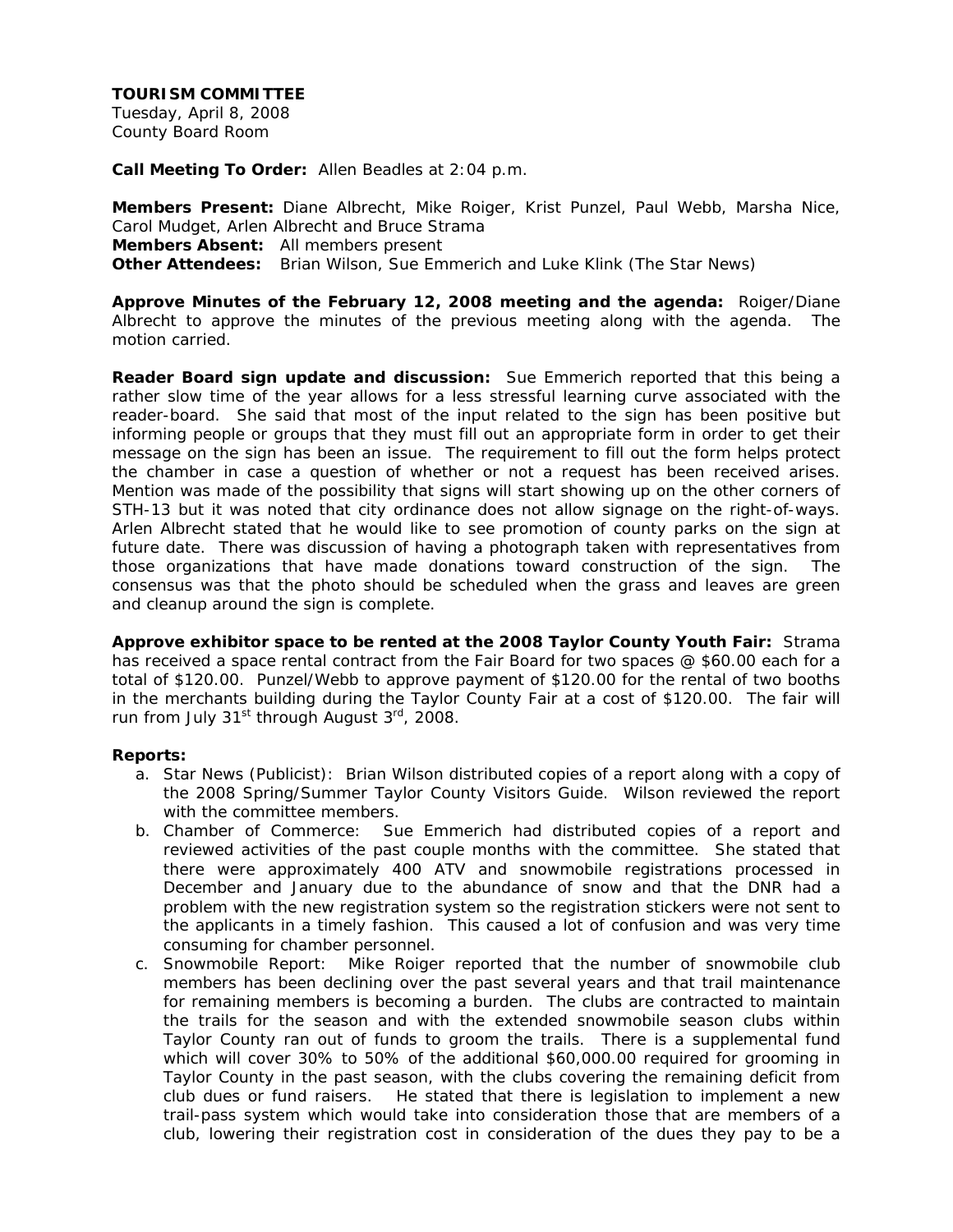club member. The legislation was not acted on in the last session. Roiger felt that if this legislation is passed it may increase the membership in the snowmobile clubs.

**Discuss and act on tour options for 2008 and other promotional items discussed:** Arlen Albrecht has contacted the Friends of Downtown in reference to a Tourism Committee sponsored bus tour featuring historic sites in Taylor County. A couple of the sites included on the tour will be the McKinley town hall and St. Ann's church. The tour bus would leave from the downtown area also returning to drop off tour participants in the same area following the tour in an attempt to encourage participants to partake in the cultural event held in the downtown area on that same evening. A tour of the Sears houses located in the City of Medford may also be part of the tour. The tour is scheduled for June  $19<sup>th</sup>$ , 2008 from 9:00 a.m. until 4:00 p.m. with the cost of the bus at between \$400 and \$500. Following the discussion, Roiger/Diane Albrecht to approve funding the tour as arranged by Arlen Albrecht. The motion carried.

**Approve the invoices:** The invoices had been reviewed by committee members during the meeting, Webb/Roiger motioned to approve payment of those invoices reviewed including a \$240 invoice for an ad placed in the Terrain Tracks Magazine which had already been paid on approval by Strama. Strama stated that he had approved payment of the invoice for the ad due to the fact that the payment was due by April 1, 2008 in order to have the ad placed the magazine with no meeting scheduled to allow committee approval. The same ad at the same cost had been approved the prior two years. The other invoices approved included Chamber of Commrce invoices for February and March of \$25.60 for office supplies, \$93.87 for postage and TDS tourism sign expense of \$121.60 for a grand total of \$241.07. The motion carried.

**Public Input:** Arlen Albrecht thanked Mike Roiger for serving on the committee, noting that Roiger had decided not to run for another term on County Board. Committee members gave Roiger a round of applause as a sign of their appreciation.

**Next Committee Meeting:** The next meeting of the Taylor County Tourism Committee will be Tuesday, June 10, 2008 at 2:00 p.m.

**Adjournment:** With no further business, Roiger/Diane Albrecht to adjourn the meeting at 2:56 p.m. The motion carried.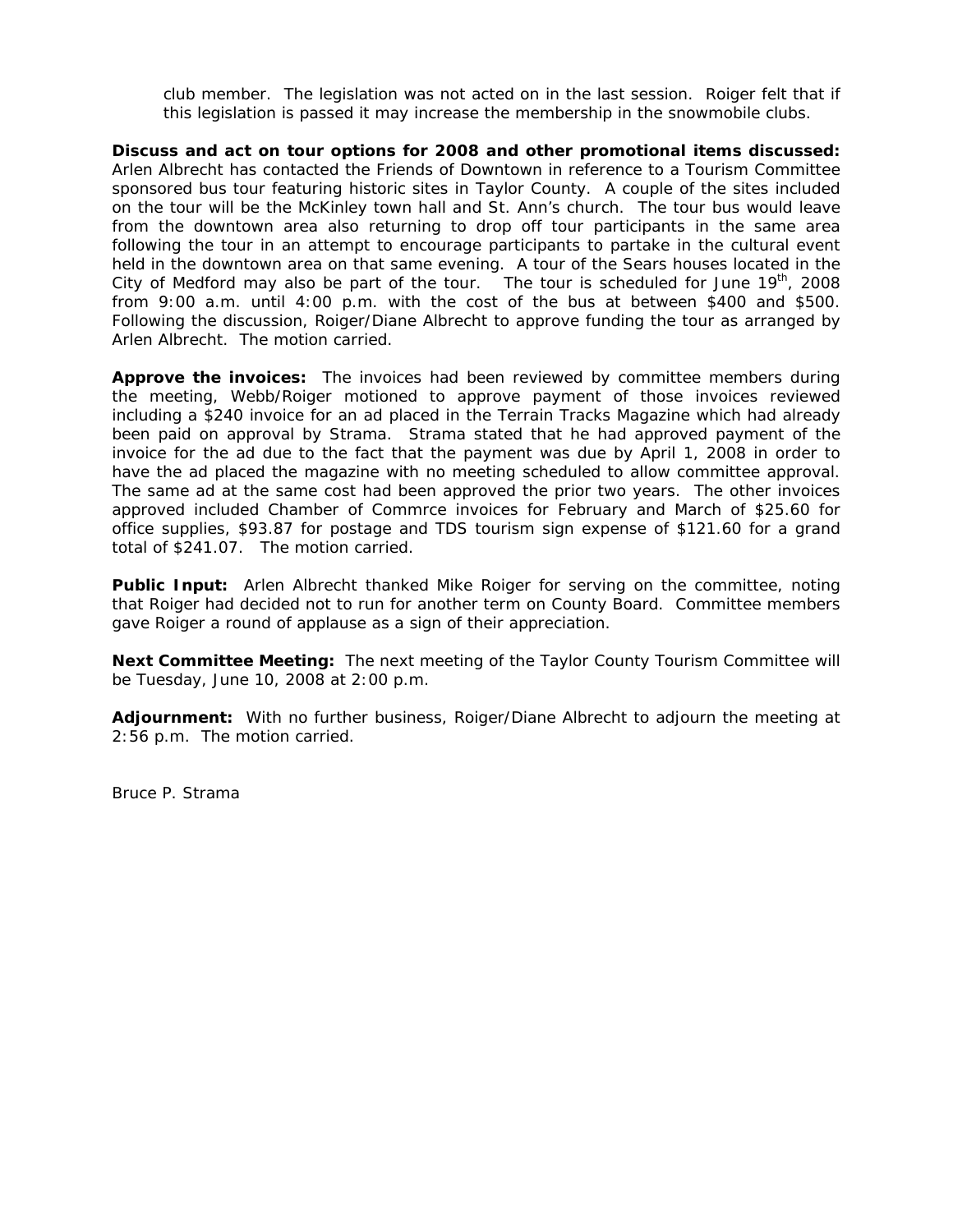Tuesday, February 12, 2008 County Board Room

**Call Meeting To Order:** Diane Albrecht at 2:04 p.m.

**Members Present:** Mike Roiger, , Krist Punzel, Paul Webb, Arlen Albrecht and Bruce Strama **Members Absent:** Allen Beadles, Carol Mudgett and Marsha Nice **Other Attendees:** Brian Wilson,

**Approve Minutes of the December 4, 2007 meeting and the agenda:** Roiger/Webb to approve the minutes of the previous meeting along with the agenda. The motion carried.

**Discuss and act on Rib Lake tourism Committee funding request for new brochure:** Arlen Albrecht and Krist Punzel reported on the request for \$500.00 by the Rib Lake Tourism Committee which will help fund a new brochure with an estimated cost of approximately \$1,500.00. Joe Hebda has been in contact with Albrecht in relation to the funding request and had requested the agenda item. According to Albrecht and Punzel the new brochure would be in addition to a current Rib Lake brochure which lists businesses in the Rib Lake area, with the new brochure listing the tourism attractions. Following review of both the original and a draft of the proposed brochure, it was suggested that snowmobile trails be included on the proposed brochure. Roiger/Webb motioned to approve the \$500.00 request by the Rib Lake tourism Committee toward funding of the proposed brochure. The motion carried. Strama asked that he receive a written request with the appropriate mailing address and payee information.

**Reader Board sign update:** Strama has been informed that there is a problem with the communication function between the Chamber Office and the sign which has been in place for several weeks. The connection is OK, but there is reportedly a problem within the sign itself which according to the sign vendor will be corrected within the week. It was mentioned that the United Way Sign should be removed as soon as possible as additional signs will no longer be allowed at the location.

## **Reports:**

- a. Star News (Publicist): Brian Wilson distributed copies of a report and reviewed it with the committee members present. Strama asked that committee members review a proposal from the Star News while Wilson was Present for questions. The proposal was for either a black and white ad in their summer recreational brochure for \$220.00 or a color ad at a cost of \$320.00. There was some discussion prior to a Webb/Punzel motion to go with the color ad at \$320.00. The motion carried.
- b. Chamber of Commerce: Sue Emmerich was unable to attend, with Paul Webb distributing the Chamber invoices and asking approval for an expenditure of \$150.00 for the tourism booth at the Home Show. He noted that the theme for the booth in 2008 is fishing, and that aquariums and other fish related articles would be part of the booth requiring additional funding. There was some discussion prior to a Webb/Roiger motion to approve \$150.00 for the tourism booth at the Home Show. The Motion carried.

**Discuss and act on other promotional items discussed:** There was some discussion of upcoming tours for 2008, with suggestions for another Amish or Mennonite Tour and possibly a historic site tour in conjunction with the Friends of Downtown Cultural Night Event. A visit to the Taylor County Historical Museum was also suggested as a part of the proposed tour. There will be more discussion at the April Meeting.